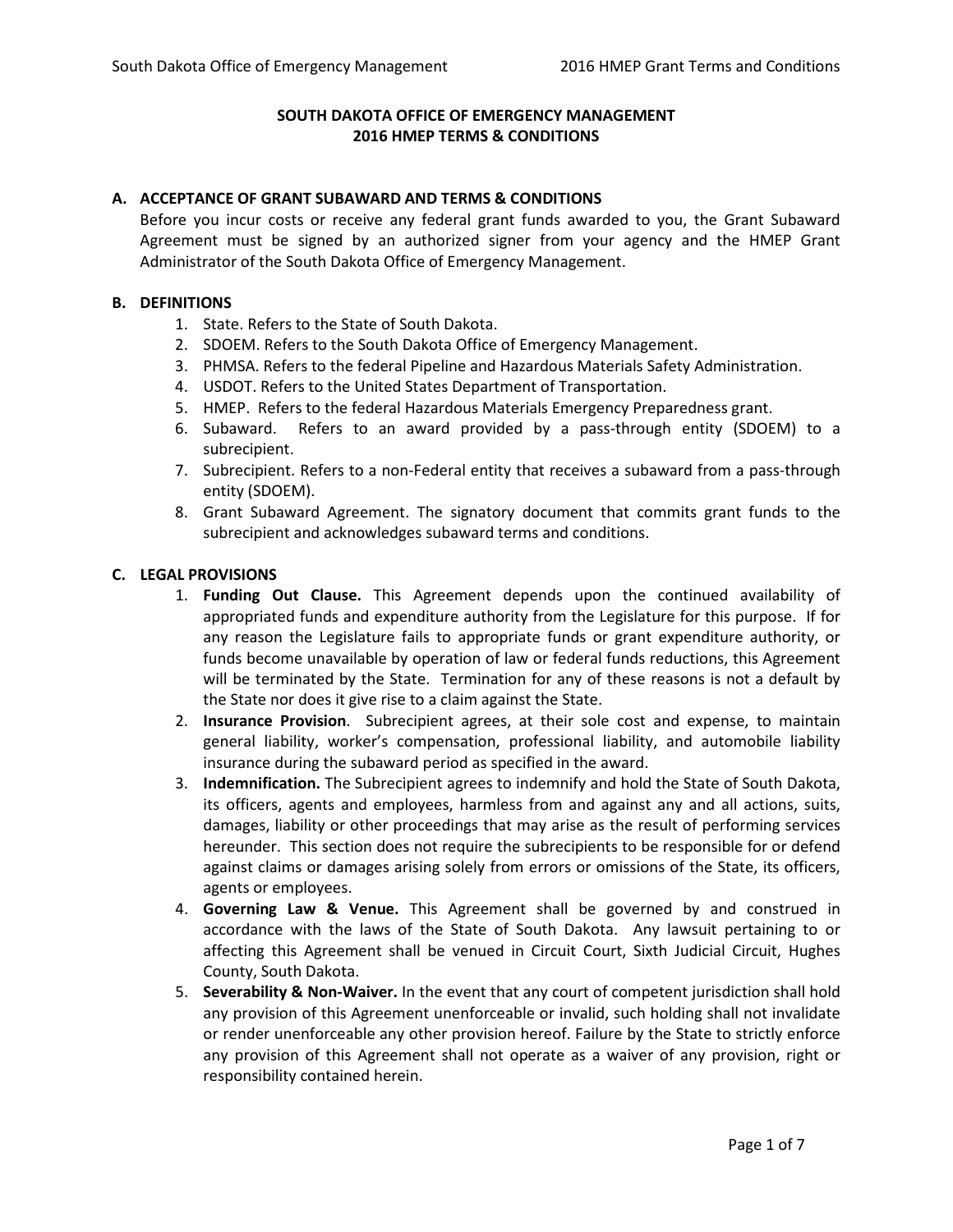- 6. **No Sub-Granting or Assigning.** This Agreement may not be assigned, nor the funds given to a new or additional sub-grantee, without the express prior written consent of the SDOEM. This Agreement may not be amended except in writing, which writing shall be expressly identified as a part hereof, and be signed by an authorized representative of each of the parties hereto. Any assignees, sub-grantees, or successors in interest must agree to be bound by all the terms contained within this Agreement and shall be bound hereby to all these terms.
- 7. **No Third Parties.** This Agreement is intended only to govern the rights and interests of the parties named herein. It is not intended to, does not and may not be relied upon to create any rights, substantial or procedural, enforceable at law by any third party in any matters, civil or criminal.

# **D. GRANT PROVISIONS**

- 1. **Purpose.** The HMEP grant is furnished by the PHMSA through the USDOT. Funds from this grant are used for planning, training, and exercise projects related to hazardous materials transportation in the State of South Dakota.
- 2. **Scope of Work.** The HMEP grant SDOEM applies for annually is used for hazardous materials transportation training, planning, exercise, and commodity flow studies. Objectives to be accomplished and projects to be produced by the HMEP grant funds are specified in the HMEP Expenditures and HMEP Best Practices documents provided by HMEPGrants.gov. 75% of the funds are to be passed through to the local responder agencies and the Local Emergency Planning Committees (LEPCs).
- 3. **Period of Performance.** The period of performance for this agreement shall be from September 30, 2016 to September 30, 2019.
- 4. **Match Provision.** Per 49 U.S.C § 5116 (e) The subrecipient must provide 20 percent of the allowable direct and indirect planning and training costs of activities covered under this award. Subrecipients may either use cash (hard match), in-kind (soft-match) contributions, or a combination of both to meet this requirement. The types of contributions allowed are listed in 49 CFR § 110.60. This documentation will be submitted with all other documentation when requesting reimbursement.
- 5. **Costs, Award Amounts, and Payments.** 
	- a) The State shall not be liable under this Agreement for any amount greater than the amount awarded through their grant subaward agreement.
	- b) No costs eligible under this Agreement shall be incurred before October 1, 2016.
- 6. **Reporting Requirements.** The subrecepient progress reports are due the first three federal quarters throughout the grant cycle. The first three federal quarter dates are January 1, April 1, and July 1.
	- a) Failure to submit the quarterly progress report will result in a reminder.
	- b) Failure to submit reports within one week of receiving the reminder will result in a letter of non-performance to the authorized recipient.
	- c) Failure to comply with the reporting requirements of this agreement may result in loss of program funding.
- 7. **Non-Performance.** Failure to comply with the terms of this agreement, without justification and acceptance by the State, may subject the subrecipient to the withholding of any funds, from whatever source, provided under this agreement.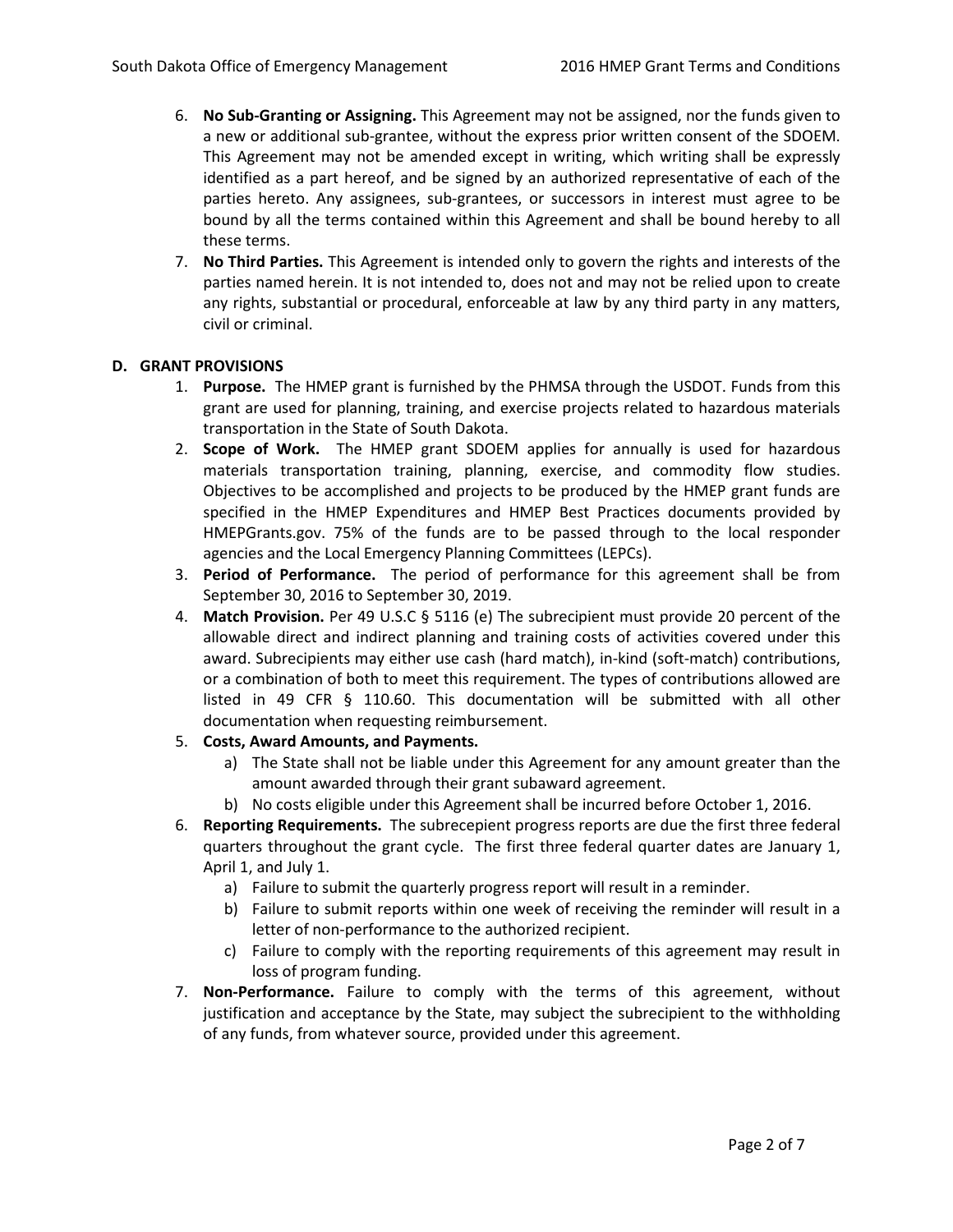# **E. REIMBURSEMENTS**

**HMEP grants are paid on a reimbursement basis; if you are awarded a grant, you must pay for the equipment or services and you will be reimbursed up to the amount of your subaward. You are responsible for any difference in cost.** All expenses must have prior approval through the Grant Subaward Agreement or they will not be reimbursed. Projects must be completed by the subaward end date noted on the Grant Subaward Agreement.

- 1. Reimbursement requests must be submitted to SDOEM as soon as possible after the project is completed and no later than the subaward end date.
- 2. Equipment and/or services must be received and the vendor paid prior to requesting reimbursement.
- 3. Travel. Reimbursement for meals, lodging, mileage, and other expenses will follow State policy, except where non-state employees are unable to obtain state lodging rates.
	- a) In-state per diem rates can be found at: [http://legis.sd.gov/Rules/DisplayRule.aspx?Rule=05:](http://legis.sd.gov/Rules/DisplayRule.aspx?Rule=05:01:02:14) [01:02:14](http://legis.sd.gov/Rules/DisplayRule.aspx?Rule=05:01:02:14)
	- b) Out-of-state per diem rates can be found at: <http://legis.sd.gov/Rules/DisplayRule.aspx?Rule=05:01:02:11>
	- c) Mileage rates can be found at: <http://legis.sd.gov/rules/DisplayRule.aspx?Rule=05:01:02:01>
	- d) When non-state employees are unable to obtain state rates, they are expected to obtain reasonable lodging rates with prior approval from the SDOEM HMEP grant administrator.
	- e) Unallowable travel costs include entertainment charges, tobacco, alcohol or bar charges, laundry charges, visa or passport charges, tips, phone calls, personal hygiene items, in-room movies, magazines, personal transportation (other than to program activities), travel insurance, and credit card fees.
- 4. Documentation: Reimbursement requests must include the following documentation
	- a) Itemized invoices. If the invoice is not itemized, then submit the related proposal or quote.
	- b) Proof of payment.Proof of payment should be in the form of a front-and-back copy of the canceled check or a copy of electronic transfer documentation showing payment has been made to the vendor.
	- c) Travel and training information.
	- d) Costs must be itemized separately for each traveler (departure and return times, destinations, airfare, lodging; meals, ground transportation to program activities, and other allowable expenses).
	- e) Copy of the agenda or registration form.
	- f) Meals will be reimbursed based on departure and return times; receipts for meals are not required.
	- g) If the subgrantee does not have an agency required form to summarize travel costs for grant activity participants, the subgrantee may request and be provided a travel detail worksheet.
	- h) Rosters for all *hosted* trainings and exercises.
	- i) Copies of certificates for each participant if the course provides them.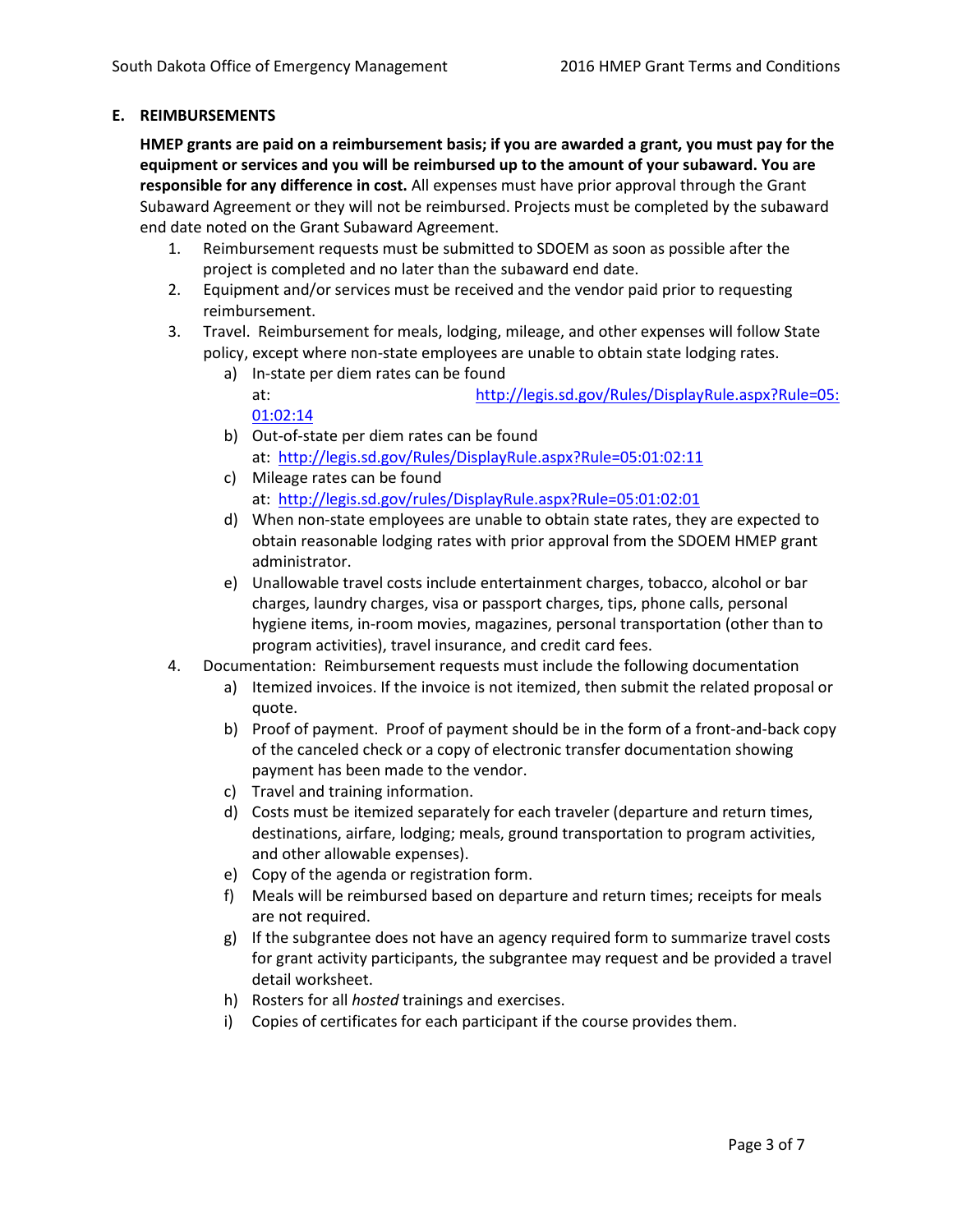# **F. GRANT REGULATIONS AND GUIDANCE**

Subrecipients must comply with applicable requirements of all state and federal laws, executive orders, regulations, and policies governing this program.

Administration of this award by SDOEM and the Subrecipient will be based on the following Federal statutory and regulatory requirements:

- 1. The authorizing language of 49 U.S.C. 5101 et seq.
- 2. The regulations outlined at 49 CFR part 110, Hazardous Materials Public Sector Training and Planning Grants.
- 3. Uniform administrative requirements, cost principles, and audit requirements for Federal awards at 2 CFR part 200.
- 4. Any other applicable Federal statutes and regulations, including, but not limited to the following:
	- The Subrecipient must comply with 49 CFR part 20, "New Restrictions on Lobbying." 49 CFR part 20 is incorporated by reference in this award. 49 CFR part 20 is available at www.gpoaccess.gov/ecfr/ by clicking on Title 49 CFR part 20.
	- The Subrecipient must comply with Title VI of the Civil Right Act of 1964, which provides that no person in the United States shall, on the grounds of race, color, or national origin, be excluded from participation in, be denied benefits of, or be subject to discrimination under any program or activity receiving Federal financial assistance.
	- The Subrecipient must comply with 49 CFR part 21, "Nondiscrimination in Federally-Assisted Programs of the Department of Transportation— Effectuation of Title VI of the Civil Rights Act of 1964." 49 CFR part 21 is incorporated by reference into this award. 49 CFR part 21 is available [at:](http://www.gpoaccess.gov/ecfr/) [www.gpoaccess.gov/ecfr/](http://www.gpoaccess.gov/ecfr/) by clicking on Title 49 CFR part 21.
	- The Subrecipient must comply with 49 CFR part 32, "Government wide Requirements for Drug-Free Workplace (Financial Assistance)," which implements the requirements of Public Law 100-690, Title Subtitle D, "Drug-Free Workplace Act of 1988." 49 CFR part 32 is incorporated by reference in this award. 49 CFR part 32 is available at[:](http://www.gpoaccess.gov/ecfr/) [www.gpoaccess.gov/ecfr/](http://www.gpoaccess.gov/ecfr/) by clicking on Title 49 CFR part 32.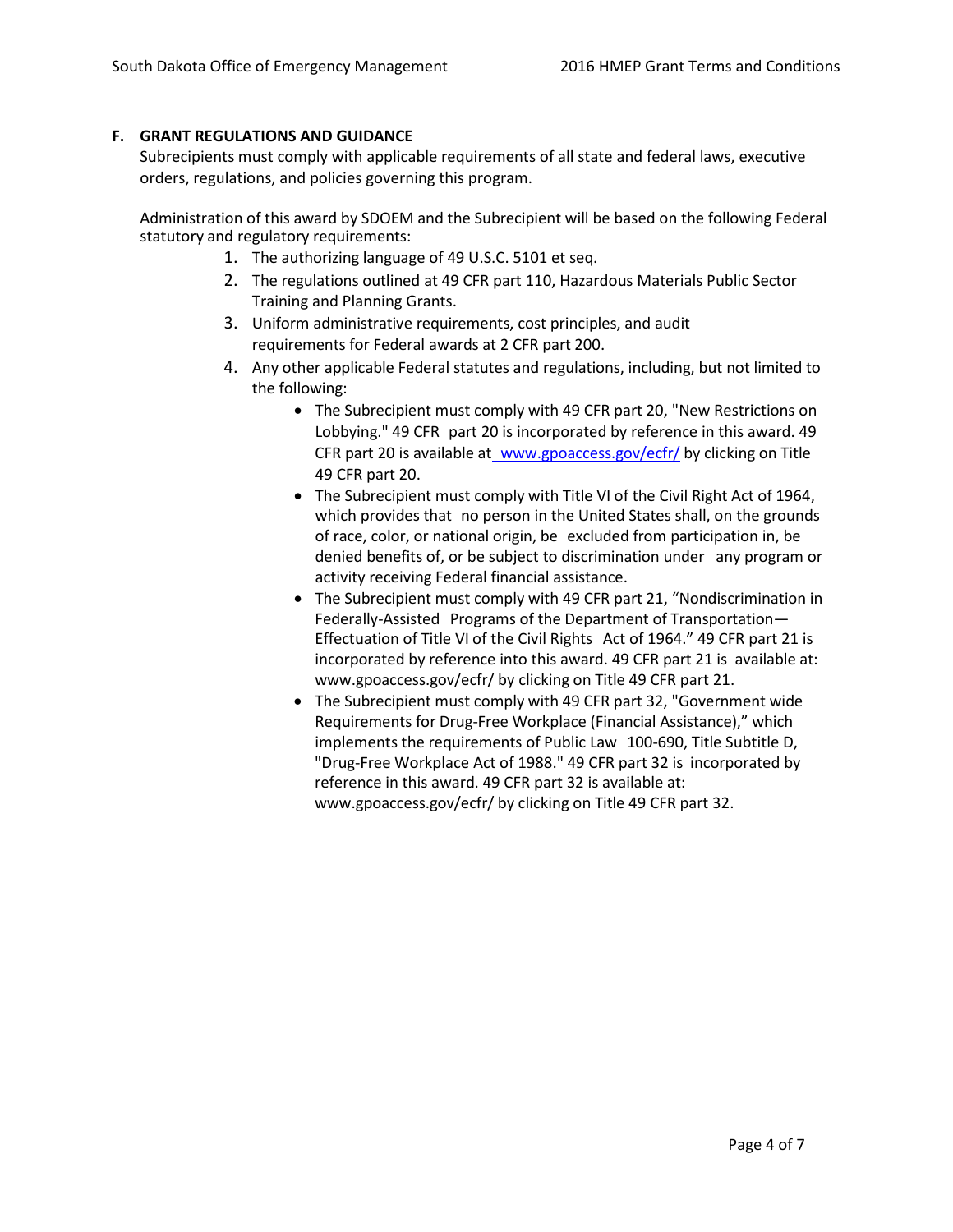# **APPENDIX 1 – ADMINISTRATIVE REQUIREMENTS, COST PRINCIPLES, AND AUDIT REQUIREMENTS**

Subrecipients are required to follow all CFR requirements found in 2 CFR Part 200 – Uniform Administrative Requirements, Cost Principles, and Audit Requirements for Federal Awards. The below sections have been included to draw special attention to some of the requirements. Additional SDOEM requirements have been included where applicable.

Please refer to the full text of the CFR for complete information: [http://www.ecfr.gov/cgi-bin/text](http://www.ecfr.gov/cgi-bin/text-idx?SID=c576f6aeed9b656b8eaeed9f7ad58c3b&node=pt2.1.200&rgn=div5#se2.1.200_1324)[idx?SID=c576f6aeed9b656b8eaeed9f7ad58c3b&node=pt2.1.200&rgn=div5#se2.1.200\\_1324.](http://www.ecfr.gov/cgi-bin/text-idx?SID=c576f6aeed9b656b8eaeed9f7ad58c3b&node=pt2.1.200&rgn=div5#se2.1.200_1324)

- CFR Administrative Requirements: 2 CFR Part 200 Subpart D (2 CFR 200.300 through 2 CFR 200.345)
- CFR Cost Principles: 2 CFR Part 200 Subpart E (2 CFR 200.400 through 2 CFR 200.475)
- CFR Audit Requirements: 2 CFR Part 200 Subpart F (2 CFR 200.500 through 2 CFR 200.521)

# **1. Personnel (2 CFR 200.430(i))**

Subrecipients must maintain detailed timekeeping and payroll records for all positions funded by this grant. Records must meet the requirements defined in 2 CFR 200.420(i) *Standards for Documentation of Personnel Expenses*. See the Code of Federal Regulations for the full text.

# **2. Procurement (2 CFR 200.317 through 2 CFR 200.326)**

- a. General Requirement. Subrecipients will follow all federal provisions under 2 CFR 200.318 through 2 CFR 200.326.
- b. Procurement Procedures. 2 CFR 200.318(a). The subrecipient must use its own documented procurement procedures which reflect applicable State, local, and tribal laws and regulations, provided that the procurements conform to applicable Federal law and the standards found in 2 CFR 300.318. **It is not sufficient to follow the subrecipient's own policies and procedures if they do not meet the federal requirements referenced in section 3.a above**.
- c. Conflict of Interest. 2 CFR 200.318 $(c)(1)$ . The subrecipient must maintain written standards of conduct covering conflicts of interest and governing the actions of its employees engaged in the selection, award and administration of contracts.
- d. Competition. 2 CFR 200.319(a). All procurement transactions must be conducted in a manner providing full and open competition.
- e. Methods of Procurement to be Followed. 2 CFR 200.320.
	- 1. Micro-purchases, which are aggregate purchase amounts not exceeding \$3,000, may be awarded without soliciting competitive quotations if the subrecipient considers the price to be reasonable.
	- 2. Price or rate quotations **must be** obtained from an adequate number of qualified sources for all purchases with aggregate purchase amounts exceeding \$3,000. A minimum of two quotes or bids are to be obtained. The subrecipient must maintain documentation of quotes in their grant files and be able to justify that an adequate number of quotations were received.
		- a. No further bid solicitation is necessary for purchases made under State of South Dakota contracts or GSA contracts.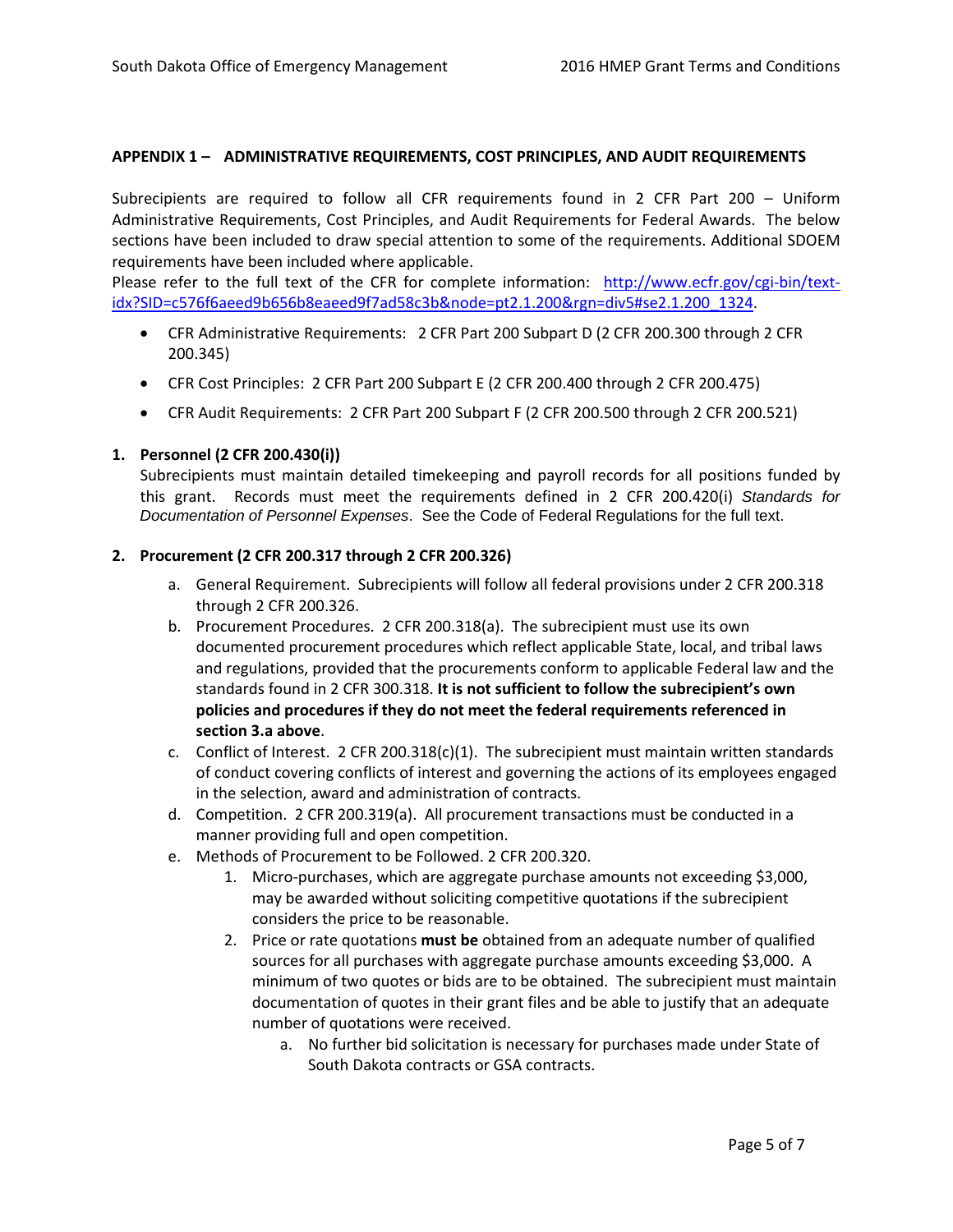- 3. In addition to the above federal requirements, subrecipients must adhere to all provisions of their own procurement procedures when they are more restrictive than federal requirements.
- f. Procurement by Non-Competitive Sources (Sole Source). 2 CFR.320(f). **Sole source purchases are not allowed without prior approval from SDOEM.**
	- 1. Complete a Request for Sole Source Purchase Form and submit it to SDOEM prior to entering into a purchase commitment.
		- a. The Request for Sole Source Purchase Form will be furnished upon request.
	- 2. The approved form must be attached to the subrecipient's reimbursement request.

#### **3. Record Retention (2 CFR 200.333)**

- a. Grant records must be retained for three years after the grant is closed.
- b. Equipment records must be retained for the life of the equipment and for three years after final disposition of the equipment.
- c. Subrecipients must maintain organized grant files containing the following information:
	- 1. Copy of the project application and signed subaward agreement.
	- 2. Copy of revisions to the original agreement, if any.
	- 3. Copies of all reimbursement requests.
	- 4. Copies of monitoring reports completed by the South Dakota Department of Public Safety.
	- 5. Copies of completed audits which are relative to the grant project.

# **4. Federal Funding Accountability and Transparency Act (FFATA) (2 CFR 200.331(b))**

To provide the public access to information on Federal spending through USASpending.gov, the State, as a prime awardee of Federal grant funds, is required to report on all subawards issued for \$25,000 or more.

This reporting is not a subrecipient requirement. It is a requirement of the State. Be aware that if a subrecipient receives a subaward of \$25,000 or more, the following information will be reported on USASpending.gov:

- Entity Information
- DUNS Number
- Date of Subaward
- Amount of Subaward

#### **5. Access to Records (2 CFR 200.336)**

a. FEMA, the Inspectors General, the Comptroller General of the United States, and the State, or any of their authorized representatives, must have the right of access to any documents, papers, or other records of the subrecipient which are pertinent to the Federal subaward.

#### **6. Allowable costs**

The allowability of costs incurred by the Recipient will be determined using the OMB cost principles located at 2 CFR Part 200 – Subpart E.

a. Pre-Award Costs. In accordance with 2 CFR § 200.308, Recipients may incur project costs within 90 calendar days before the Federal award. Expenses more than 90 calendar days